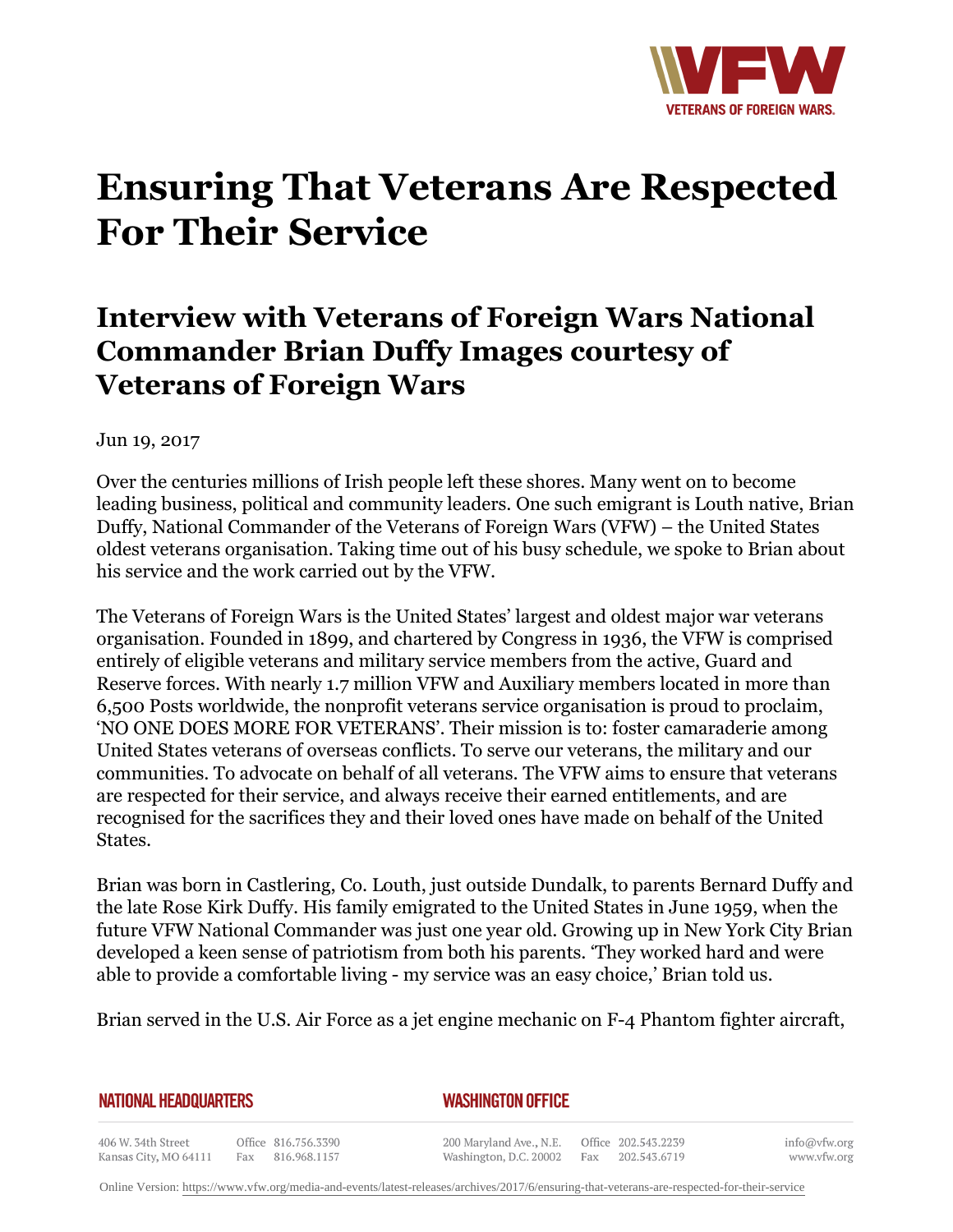and later as a flight engineer aboard C-141 Starlifter transport aircraft. During his service, he deployed in support of several campaigns including Grenada in 1983, Panama in 1989, and Operations Desert Shield/Storm in Iraq 1990-1991. Recollecting on his service Brian said, 'During the Gulf War, our crew was tasked as one of two aircraft to repatriate the former Prisoners of War. Our call sign was "Freedom 2". Having grown up in New York, I was honoured to walk the Canyon of Heroes during the victory parade in honour of the Gulf War'.

Other Irish emigrants served alongside Brian too. 'Yes, in fact there were two Irishmen who served in my squadron; Brendan Fahy and John Boyd,' Brian recalled, 'The Irish have always been a big part of America's armed forces. I pay tribute to that fact by dubbing my VFW leadership team as "the Irish Brigade"'.

His military decorations include the Air Medal, Armed Forces Expeditionary Medal, Southwest Asia Service Medal, and the Kuwait Liberation Medal.

Following his Air Force service, Brian was employed by several airlines as a flight engineer instructor. He moved to 'The Bluegrass State' of Kentucky in 1988 after joining United Parcel Service (UPS) Airlines as a flight engineer instructor. Rising through the ranks, he retired in 2014 as assistant chief pilot with UPS, having flown worldwide as an instructor/check captain on Boeing 757 and 767 aircraft.

Brian first joined the VFW upon his return from Grenada in 1983, joining VFW Post 6590, Cookstown, New Jersey. He later transferred his membership to VFW Post 120 in Garden City Park, New York, then to VFW Post 1170 in Middletown, Kentucky, in 1989. Brian explained why he joined the VFW: 'Again, service and patriotism were big parts of my upbringing - the VFW is a service organisation that embodies patriotism and enhancing communities, it was a natural fit for me'. He served as Commander of the VFW Department of Kentucky in 2006, and achieved All- American status at the VFW Post, District and Department levels.

Last July, in Charlotte, North Carolina, Brian was elected Commander-in-Chief of the Veterans of Foreign Wars at the 117th National Convention, becoming the veterans organisations first Desert Storm National Commander.

During his acceptance speech, the new National Commander strongly praised the work of the 117-year-old organisation and encouraged its members to: 'better educate others on exactly what the VFW does for veterans, service members and their families'. He noted, however, that the VFW's modest approach to reaching younger veterans wasn't resonating with a newer generation that clearly identifies with belonging to something big, doing something cool, and touting their accomplishments more. 'This great big organization we call the VFW does something very cool that most Americans— and especially those who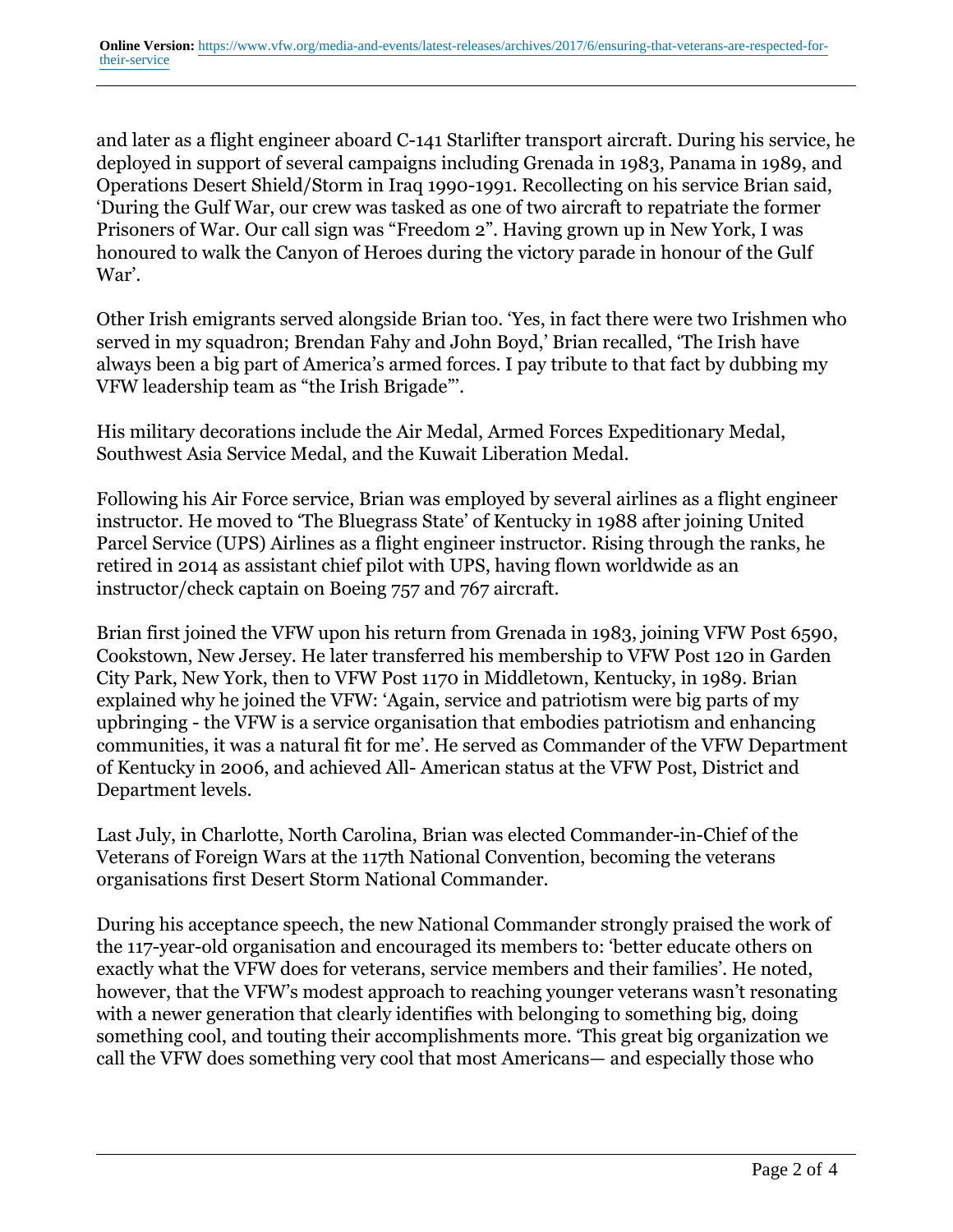serve in uniform—just don't know because we don't shout from the rooftops enough', Brian said during his acceptance address, 'Cool things like providing \$5.6 million in grants to help nearly 3,900 military and veteran families through emergency financial situations; helping more than 80,000 veterans and transitioning military to receive \$1.5 billion in earned compensation and pension from the VA (Dept. of Veterans Affairs); and providing millions in scholarships to veterans, service members, and high school and middle school students'.

Over the past year Brian has encouraged VFW members to let people know that the VFW is an organisation that has always been rooted in service to others, an organisation of doers, and an organisation comprised of men and women who 'returned home from their wars and conflicts as better, more compassionate and confident human beings'.

One of Brian's primary objectives, and a huge challenge for veterans organisations, is heightening the focus of mental health awareness and changing the veteran's narrative—the veteran's brand—which right now has 40% of Americans believing half of all veterans are experiencing mental health challenges, and an astounding 92% of employers believing veterans need access to mental health care programs. Brian explained: 'it's no secret that 20 veterans commit suicide every day, but what most folks don't know is only six of those veterans are enrolled with the VA. Professional mental health counselling isn't the VFW's forte insomuch as having walked the talk. It doesn't matter if your war was in Europe, Africa, Asia or the Middle East—or in this century or the last—but that we were all younger once, and we all came back different in one respect or another, thinking no one understood us. This is why the VFW cannot allow any service member to ever think no one understands them'.

During his tenure as National Commander, Brian Duffy logged thousands of miles across the U.S. and abroad to promoting the veterans' issues and advocating for better quality of life programs for all veterans, service members and their families. He also visited Ireland in October 2016, to meet with U.S. Marines stationed at the U.S. Embassy in Dublin, as well as with Irish military veterans groups.

Another overseas visit took Brian to Tây Ninh City in Vietnam, which is home to the Vietnam Office for Seeking Missing Persons. This is the host organisation for all U.S. Investigation and Recovery Operations in Vietnam. During his trip, Brian visited an excavation site near the Cambodian border. The recovery mission that was taking place was for a reconnaissance aircraft and its two crew, that went missing on September 26th, 1967. Brian said that visiting the site and watching the U.S. military and civilian personnel perform their work was an experience he will never forget: 'All ranks and branches of our military worked together with the Vietnamese authorities to hopefully find the remains of the two missing American service members. The methodical manner in which the work was done, overseen by an anthropologist, was just remarkable. The worldwide work of the Defense POW/MIA Accounting Agency (DPAA) is truly a story that cannot be over told. The